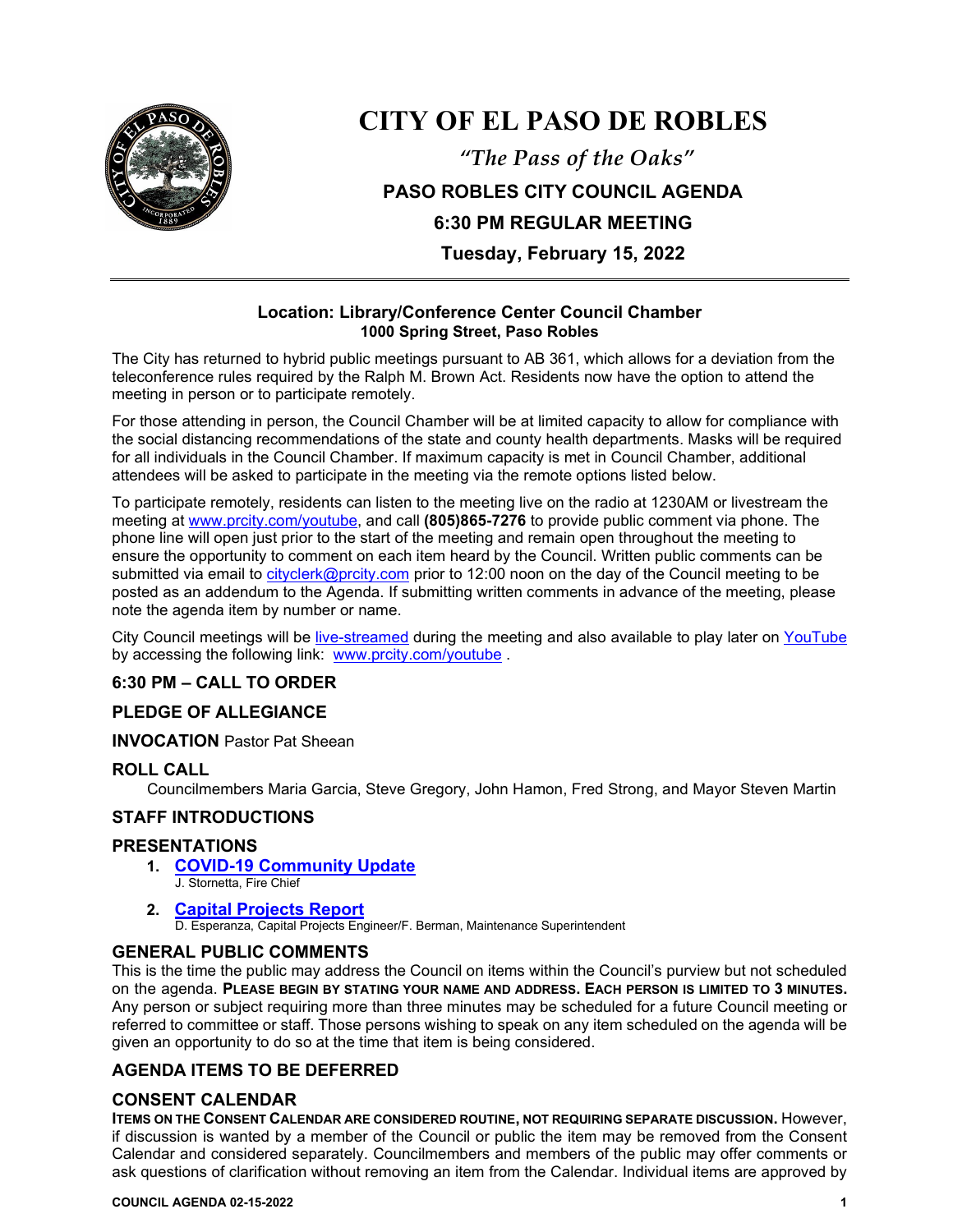the vote that approves the Consent Calendar unless an item is pulled for separate consideration. Items pulled from consent will be heard at the end of the meeting.

- **3. [Approval of City Council Meeting Minutes from 02/01/2022](https://www.prcity.com/DocumentCenter/View/33191/February-15-2022-City-Council-Agenda-Item-03-PDF) and 02/03/2022** M. Boyer, City Clerk
- **4. Receipt [of Warrant Register](https://www.prcity.com/DocumentCenter/View/33192/February-15-2022-City-Council-Agenda-Item-04-PDF)**R. Cornell, Administrative Services Director
- **5. [Receipt of Advisory Body Minutes](https://www.prcity.com/DocumentCenter/View/33193/February-15-2022-City-Council-Agenda-Item-05-PDF)** Airport Commission – 12/09/2021 Library Board – 01/13/2022
- **6. [Reaffirmation of Resolution 21-147 Approving Remote and/or Hybrid Remote and](https://www.prcity.com/DocumentCenter/View/33194/February-15-2022-City-Council-Agenda-Item-06-PDF)  [In-Person Public Meetings Citywide as Needed Pursuant to Assembly Bill 361](https://www.prcity.com/DocumentCenter/View/33194/February-15-2022-City-Council-Agenda-Item-06-PDF)** M. Boyer, City Clerk **Recommendation:** Reaffirm Resolution 21-147 allowing for the continuation of hybrid remote

(teleconference)/in-person public meetings citywide pursuant to the requirements of AB 361.

**7. [Approval of First Amendment to the Professional Services Agreement for City](https://www.prcity.com/DocumentCenter/View/33195/February-15-2022-City-Council-Agenda-Item-07-PDF)  [Attorney Services with Best Best & Krieger LLP; City Attorney and Assistant City](https://www.prcity.com/DocumentCenter/View/33195/February-15-2022-City-Council-Agenda-Item-07-PDF)  [Attorney Appointments](https://www.prcity.com/DocumentCenter/View/33195/February-15-2022-City-Council-Agenda-Item-07-PDF)**

T. Lewis, City Manager

**Recommendation:** Approve the First Amendment to the Professional Services agreement with BB&K appointing Elizabeth Hull as City Attorney and Isaac Rosen as Assistant City Attorney effective immediately.

**8. [Approval of First Amendment to Short-term Lease Agreement with the County of](https://www.prcity.com/DocumentCenter/View/33196/February-15-2022-City-Council-Agenda-Item-08-PDF)  [San Luis Obispo for a Temporary COVID-19 Testing Center at the Train Station at](https://www.prcity.com/DocumentCenter/View/33196/February-15-2022-City-Council-Agenda-Item-08-PDF)  [800 Pine Street](https://www.prcity.com/DocumentCenter/View/33196/February-15-2022-City-Council-Agenda-Item-08-PDF)**

P. Sloan, Economic Development Manager

**Recommendation:** Approve Resolution 22-XXX, accepting the County of San Luis Obispo lease amendment proposal for the commercial property 800 Pine Street attached hereto as Exhibit A authorizing the City Manager to execute leasing agreements, subject to any minor, technical, or non-substantive changes approved by the City Attorney and consistent with Council's intent.

**9. [Approval of Award of Contract for Construction of Fire Station No. 3 \(Phase 2\) to](https://www.prcity.com/DocumentCenter/View/33197/February-15-2022-City-Council-Agenda-Item-09-PDF)  [Newton Construction & Management, Inc.](https://www.prcity.com/DocumentCenter/View/33197/February-15-2022-City-Council-Agenda-Item-09-PDF)** F. Berman, Maintenance Services Superintendent

**Recommendation:** Approve Resolution 22-XXX authorizing the City Manager to execute a contract with Newton Construction & Management, Inc. in the amount of \$4,897,000 with the City Manager and City Attorney making minor, technical and non-substantive changes to the agreement, as necessary, consistent with the Council's overall intent, and appropriate \$720,000 from Fire Development Impact Fee Fund reserves.

**10. [Approval of Conceptual Design of Bicycle Pump Track at Barney Schwartz Park](https://www.prcity.com/DocumentCenter/View/33198/February-15-2022-City-Council-Agenda-Item-10-PDF)** F. Berman, Maintenance Services Superintendent

**Recommendation:** Approve the conceptual design for a pump track at Barney Schwartz Park and authorize the preparation of construction bid documents.

**11. [Approval of Oak Tree Removal Permit 21-20 –](https://www.prcity.com/DocumentCenter/View/33199/February-15-2022-City-Council-Agenda-Item-11-PDF) Removal of One Valley Oak Tree at [1020 17th Street / APN 008-294-018](https://www.prcity.com/DocumentCenter/View/33199/February-15-2022-City-Council-Agenda-Item-11-PDF)** D. Delgado, Associate Planner

**Recommendation:** Approve Resolution 22-XXX, approving OTR 21-20, allowing the removal of one (1) Valley Oak, totaling 31-inches in diameter, and requiring the owner to plant one (1) 1.5 inch replacement trees at the direction of the Arborist or pay an in-lieu fee.

**12. [Approval of Oak Tree Removal Permit 21-21 –](https://www.prcity.com/DocumentCenter/View/33200/February-15-2022-City-Council-Agenda-Item-12-PDF) Removal of One Coast Live Oak [Tree at 1545 Riverside Ave / APN 008-331-006](https://www.prcity.com/DocumentCenter/View/33200/February-15-2022-City-Council-Agenda-Item-12-PDF)** D. Delgado, Associate Planner

**Recommendation:** Approve Resolution 22-XXX, approving OTR 21-21, allowing the removal of one (1) Coast Live Oak, totaling 20-inches in diameter, and requiring the owner to plant one (1) 1.5-inch replacement trees at the direction of the Arborist or pay an in-lieu fee.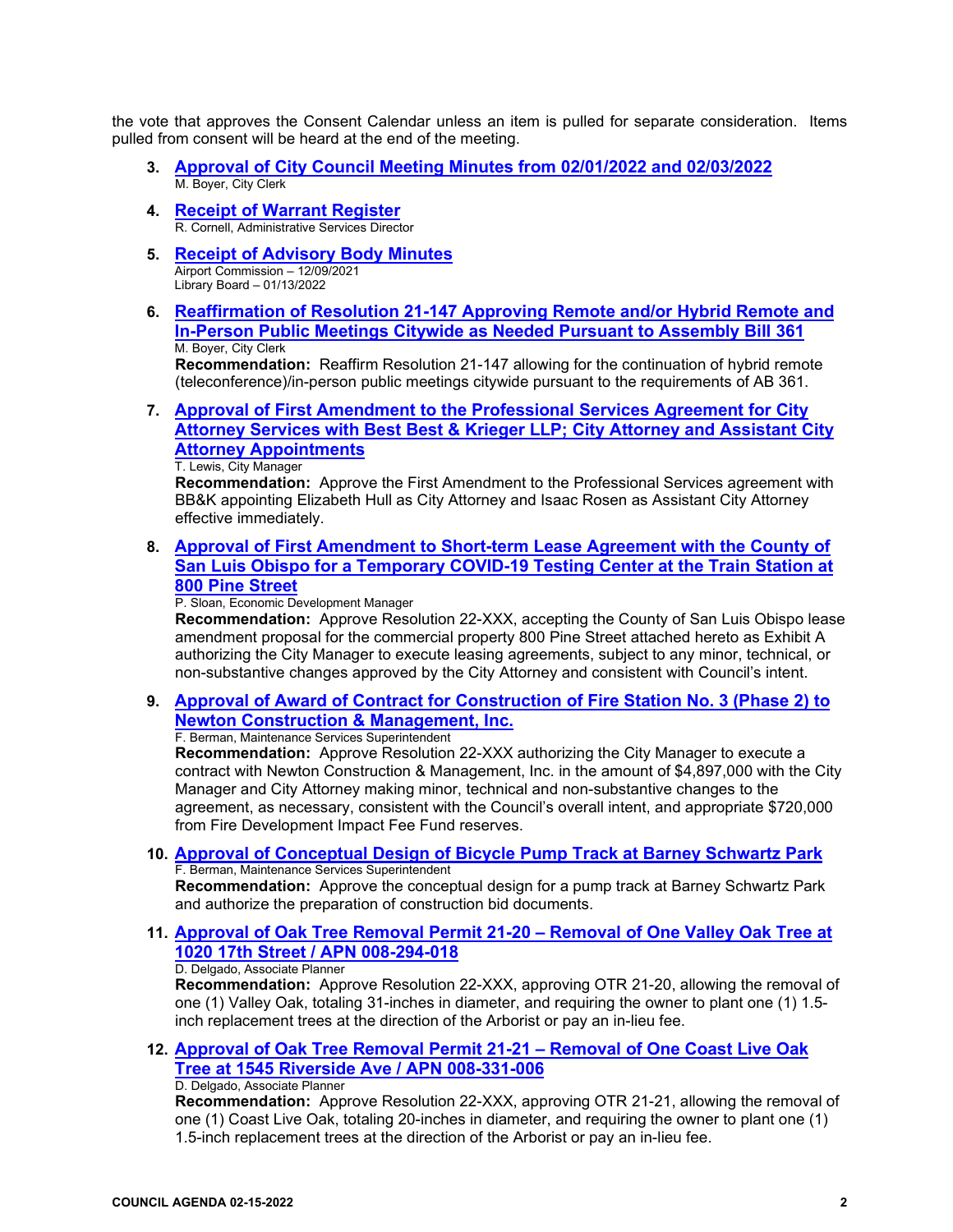# **13. [Approval of Oak Tree Removal Permit 22-01 –](https://www.prcity.com/DocumentCenter/View/33201/February-15-2022-City-Council-Agenda-Item-13-PDF) Removal of one (1) blue oak tree at [277 Blackburn Street / APN 009-134-011](https://www.prcity.com/DocumentCenter/View/33201/February-15-2022-City-Council-Agenda-Item-13-PDF)**

#### K. Banister, Assistant Planner

**Recommendation:** Approve Resolution 22-XXX, approving OTR22-01, allowing the removal of one (1) blue oak tree with a 22-inch diameter, and requiring the owner to plant replacement oak trees totaling 7 inches in diameter to mitigate the 22-inch blue oak tree and a previously removed 6-inch live oak tree at the direction of the project arborist.

## **14. [Approval of Contract with Khouri Consulting for Transportation Lobbyist](https://www.prcity.com/DocumentCenter/View/33202/February-15-2022-City-Council-Agenda-Item-14-PDF)  [Consultant Services](https://www.prcity.com/DocumentCenter/View/33202/February-15-2022-City-Council-Agenda-Item-14-PDF)**

#### W. Frace, Community Development Director

**Recommendation:** Authorize the City Manager to execute a contract with Khouri Consulting in the amount not-to-exceed \$60,000 for a comprehensive lobbying program regarding Caltrans permitting policy within the City.

#### **15. [Receipt of Monthly Investment Portfolio Review –](https://www.prcity.com/DocumentCenter/View/33183/February-15-2022-City-Council-Agenda-Item-15-PDF) October, November, and [December 2021](https://www.prcity.com/DocumentCenter/View/33183/February-15-2022-City-Council-Agenda-Item-15-PDF)**

R. Cornell, Administrative Services Director/City Treasurer/C. Piatti, Finance Manager **Recommendation:** Receive and file the Monthly Treasurer's Reports for the months ending October 31, 2021, November 30, 2021, and December 31, 2021.

## **CONSENT CALENDAR ROLL CALL VOTE**

# **REPORT ON ITEMS APPROVED ON CONSENT**

## **PUBLIC HEARINGS**

## **16. [Paso Robles Housing Authority Fee Deferral Request for City Permit and](https://www.prcity.com/DocumentCenter/View/33184/February-15-2022-City-Council-Agenda-Item-16-PDF)  [Development Impact Fees](https://www.prcity.com/DocumentCenter/View/33184/February-15-2022-City-Council-Agenda-Item-16-PDF)**

#### D. Delgado, Associate Planner

**Recommendation:** Approve Resolution 22-XXX approving a deferral of Water Connection, Sewer Connection Fees, Development Impact Fees, and Building Permit Fees and authorize the City Attorney to prepare a final Fee Deferral Agreement for execution by the Paso Robles Housing Authority and the City of Paso Robles.

# **ROLL CALL VOTE**

## **DISCUSSION ITEMS**

**17. [Endorsement of 5-Year Strategic Plans for the Paso Robles Library and Recreation](https://www.prcity.com/DocumentCenter/View/33185/February-15-2022-City-Council-Agenda-Item-17-PDF)  [Services Divisions of the Community Services Department](https://www.prcity.com/DocumentCenter/View/33185/February-15-2022-City-Council-Agenda-Item-17-PDF)**

J. Dahlen, Community Services Director **Recommendation:** To endorse 5-year strategic plans for the Paso Robles Library and Recreation Divisions. **ROLL CALL VOTE**

## **18. [Fiscal Years 2022-23 and 2023-24 Budget Process and Timeline](https://www.prcity.com/DocumentCenter/View/33186/February-15-2022-City-Council-Agenda-Item-18-PDF)**

T. Lewis, City Manager/C. Huot, Assistant City Manager **Recommendation:** 

- 1. Direct staff to return to a two-year budget cycle and move forward with noticing/community outreach for the February 26th workshop.
- 2. Endorse the proposed budget development calendar.

## **ROLL CALL VOTE**

## **CITY MANAGER REPORT**

**19. [City Manager Update on](https://www.prcity.com/DocumentCenter/View/33187/February-15-2022-City-Council-Agenda-Item-19-PDF) Current City Activities**

## **COUNCIL BUSINESS & COMMITTEE REPORTS**

**20. [Current Council Committee Activities and Reports](https://www.prcity.com/DocumentCenter/View/33188/February-15-2022-City-Council-Agenda-Item-20-PDF)**

## **UPCOMING EVENTS**

- Supplemental Sales Tax Oversight Committee Meeting, Wednesday, February 16, 2022 at 5:30 PM
- Development Review Committee Meeting, Monday, February 21, 2022 at 3:30 PM
- Planning Commission Meeting, Tuesday, February 22, 2022 at 6:30 PM
- Development Review Committee Meeting, Monday, February 28, 2022 at 3:30 PM